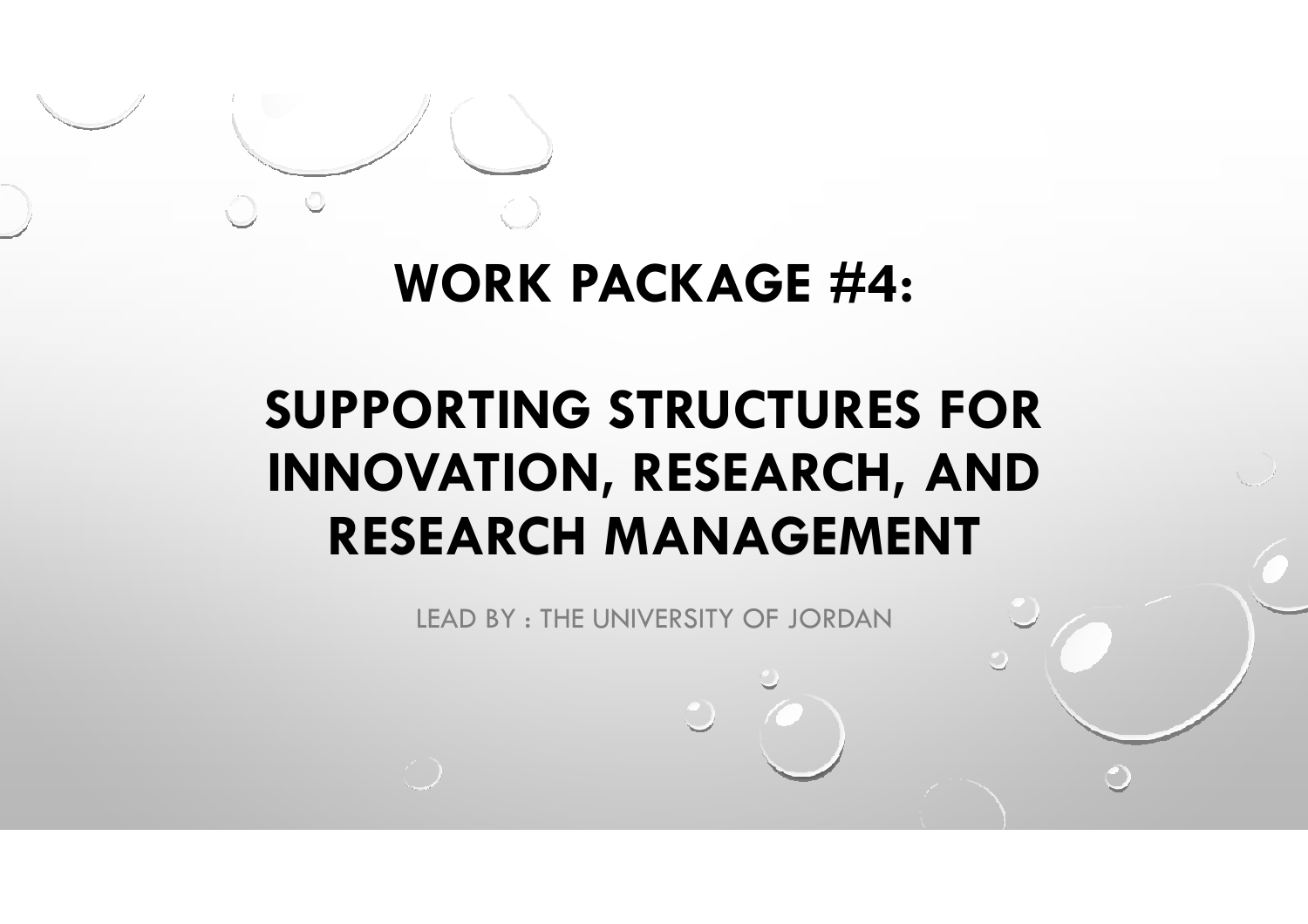

#### PILLARS OF WP#4

- INNOVATION AND RESEARCH PROJECT MANAGEMENT OFFICE
- TECHNOLOGY TRANSFER OFFICE
- INNOVATION AND RESEARCH INFORMATION PLATFORM
- INNOVATION AND RESEARCH INFORMATION DATABASE
- E-RESEARCH INITIATIVE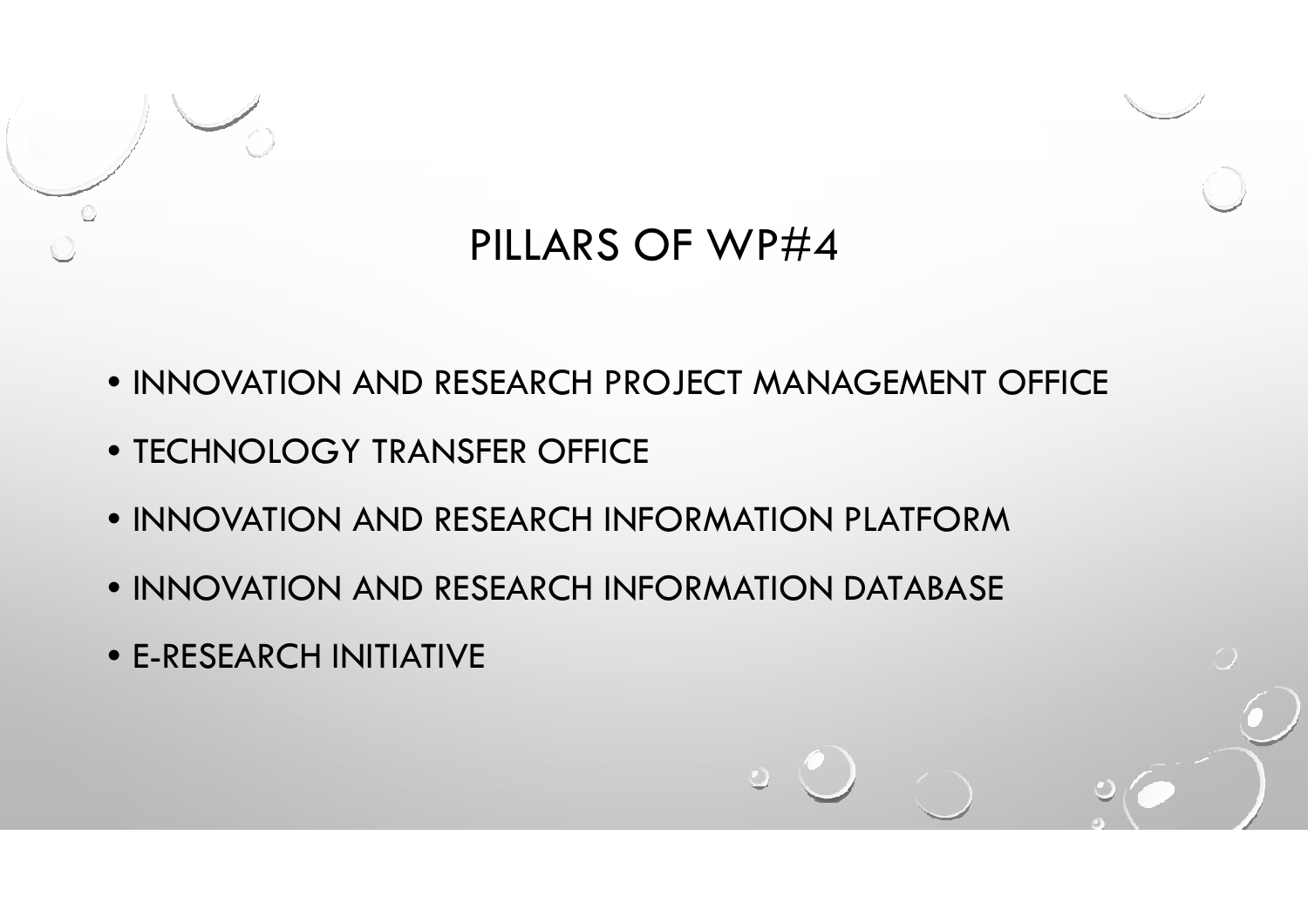#### 4.3 **INNOVATION AND RESEARCH INFORMATION PLATFORM**

- A WEB-BASED INNOVATION AND RESEARCH INFORMATION PLATFORM WILL BECREATED IN ORDER TO COLLECT INNOVATION AND RESEARCH DATA CONDUCTED IN THE UNIVERSITY ALLOWING THE INSTITUTION TO CENTRALIZE THE INFORMATION AND TO SHARE IT WITH OTHER INSTITUTIONS (POLICY MAKERS, INNOVATION CENTERS).
- ACCESS TO THE PLATFORM WILL BE GIVEN TO ALL RESEARCHERS AND CENTERS WITHIN THE PARTNERSHIP AND BEYOND.
- SERVICE/PRODUCT
- INSTITUTION LEVEL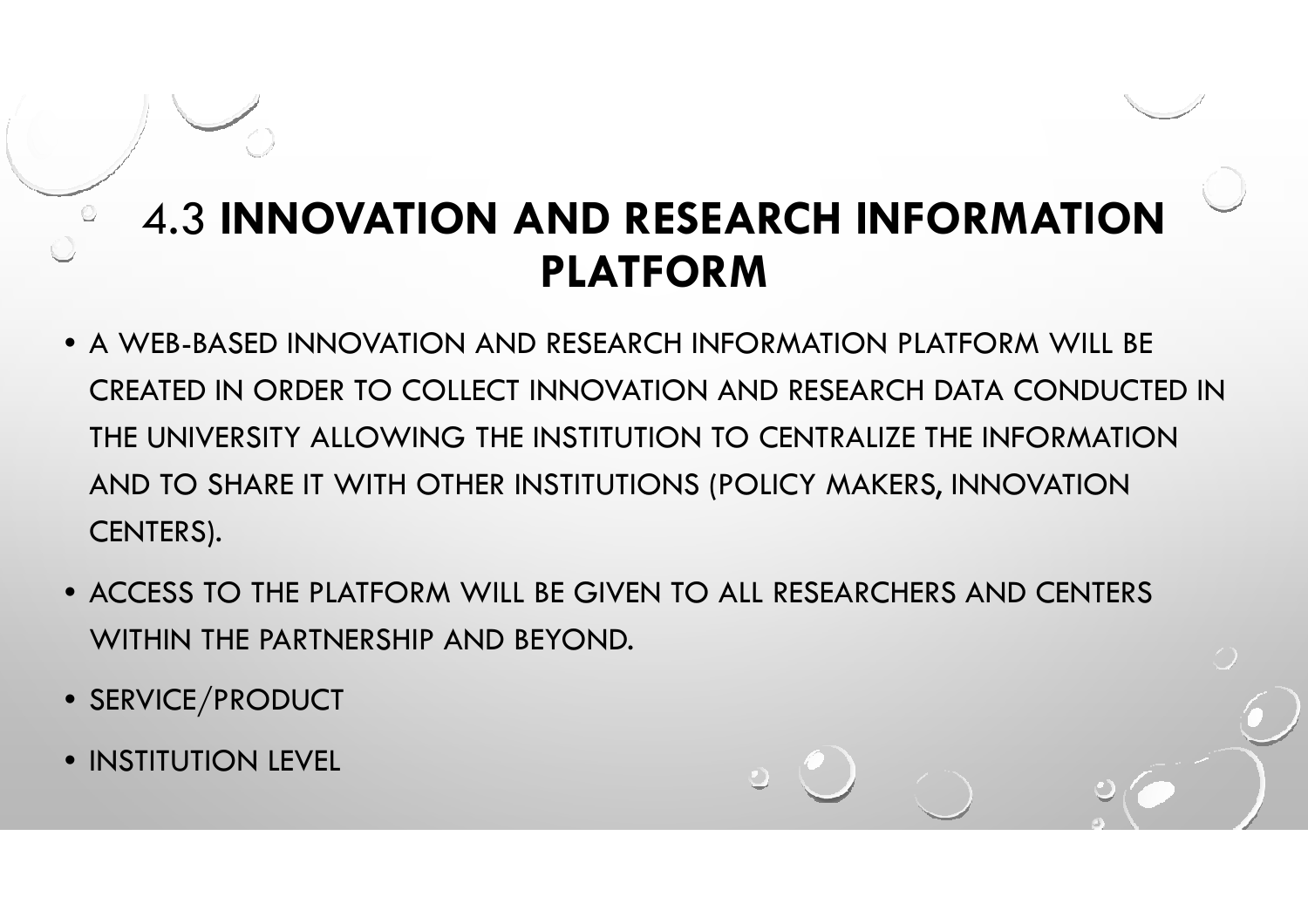#### 4.4 **INNOVATION AND RESEARCH INFORMATION DATABASE**

- A DATABASE WILL BE CREATED THROUGH THE ONLINE PLATFORM WHICH WILL FACILITATE INFORMATION ENTRY THAT INCLUDES COMPREHENSIVE LISTS OF RESEARCHERS, CENTERS AND INDUSTRY PARTNERS.
- THIS DATABASE WILL BE LINKED TO A DATABASE OF NATIONAL RESEARCHERS IN JORDAN AND MOROCCO.
- SERVICE/PRODUCT
- INSTITUTION LEVEL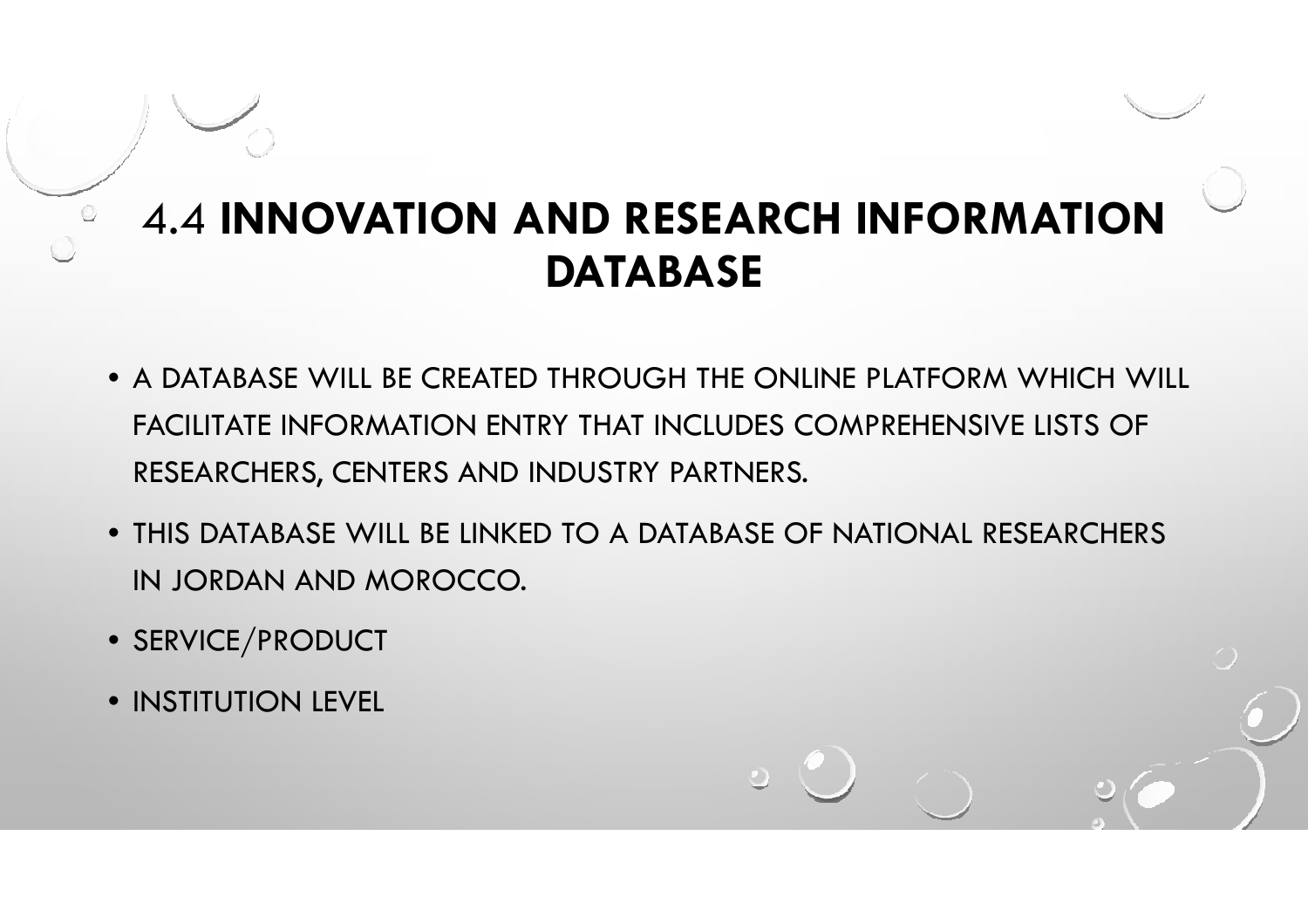

 $\langle \cdot \rangle$ 

# HOW TO ?

 $\bigcirc$ 

 $\bigcirc$ 

 $\bigcap$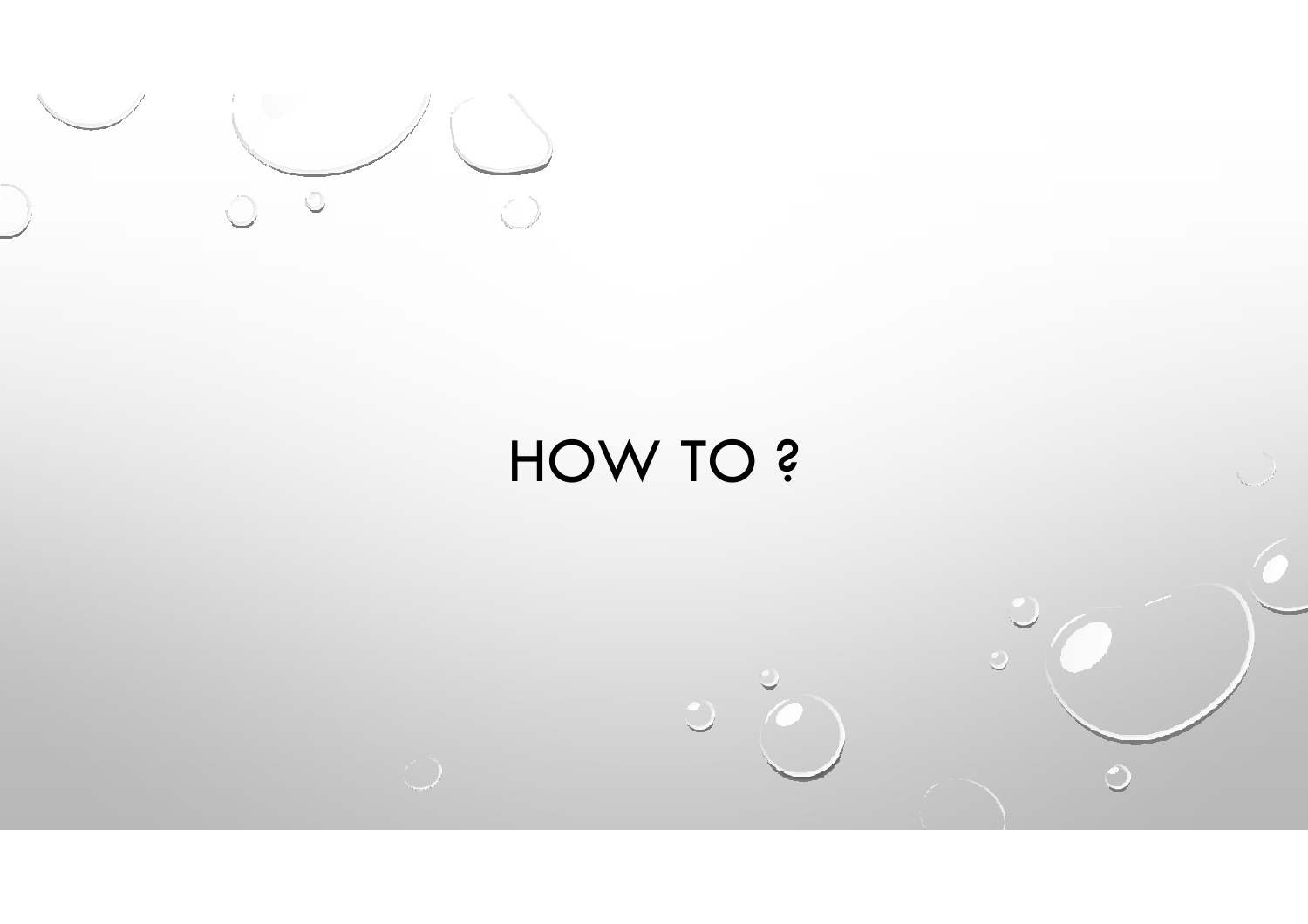

#### MOODLE

#### MOODLE IS A LEARNING PLATFORM DESIGNED TO PROVIDE EDUCATORS, ADMINISTRATORS AND LEARNERS WITH A **SINGLE ROBUST, SECURE AND INTEGRATED SYSTEM** TO CREATE PERSONALIZED LEARNING ENVIRONMENTS.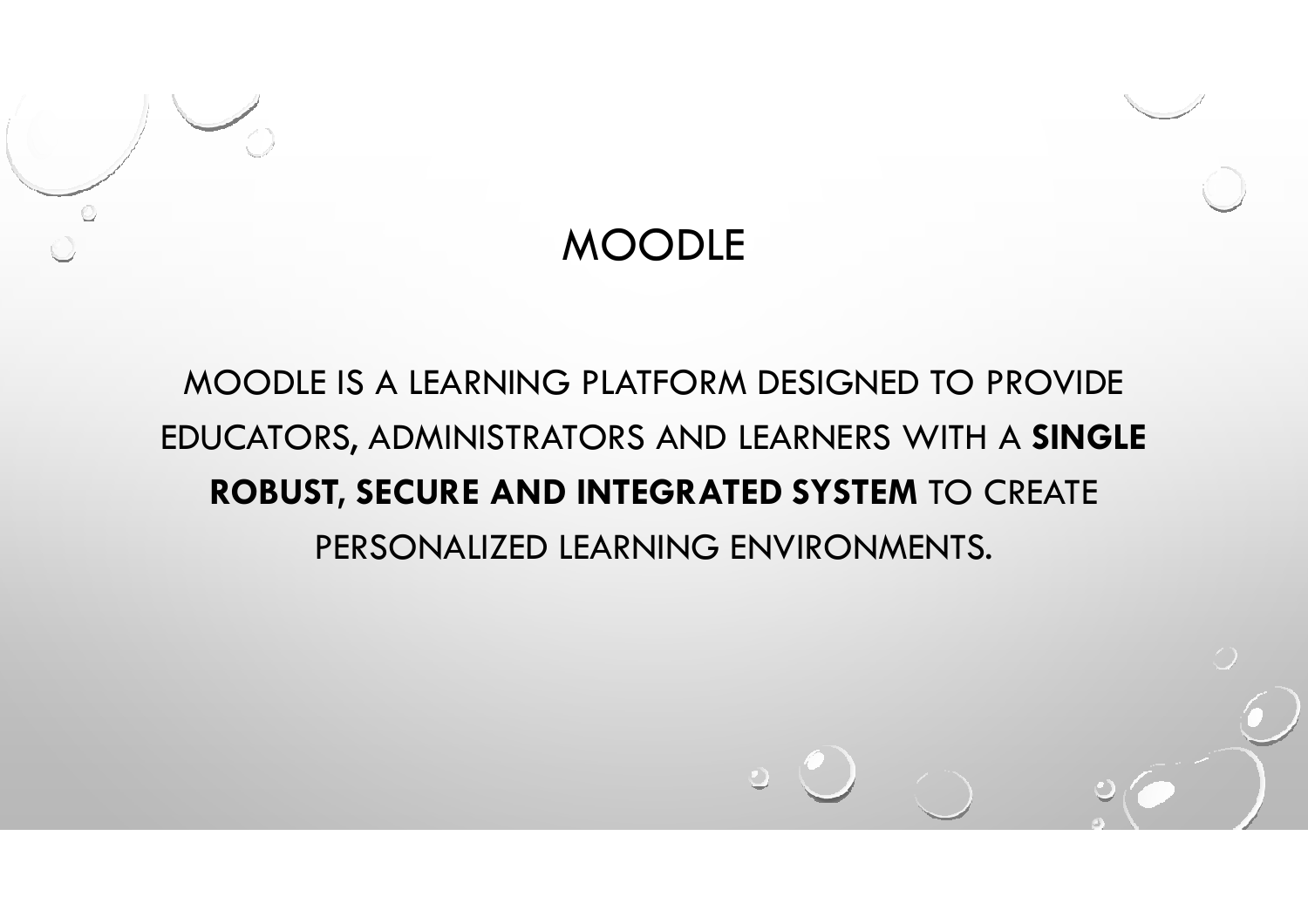#### REQUIREMENTS ?

- WEB SERVER (THE UNIVERSITY OF JORDAN CAN HOST THE WEB PLATFORM)
- DOMAIN NAME (INFORMATION TECHNOLOGY CENTER PROMISED: mimir.ju.edu.jo)
- GOOD WEB CONTENT PROGRAMMER / SITE MANAGER (THE UNIVERSITY OF JORDAN CAN MANAGE THAT FOR THE TIME BEING)
- HARDWARE PLATFORM IS OUR MAIN CONCERN !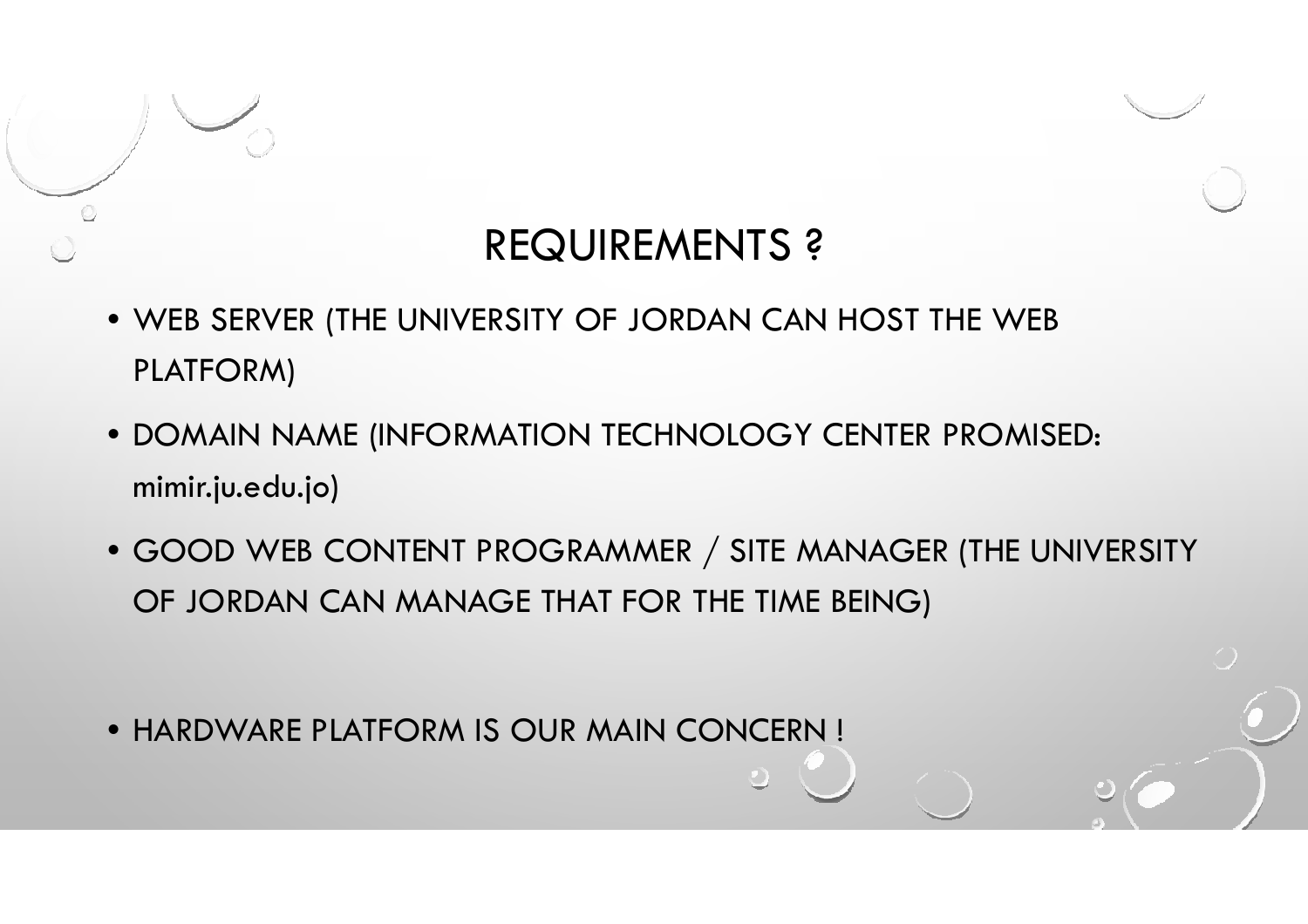

#### WHY MOODLE?

- PROVEN , TRUSTED WORLDWIDE
- SUPPORT TEACHING & LEARNING
- EASY TO USE
- NO LICENSING FEES
- ALWAYS UP-TO-DATE
- MULTI-LINGUA SUPPORT (ARABIC, ENGLISH, FRENCH, AMONG OTHERS)
- ALL-IN-ONE LEARNING PLATFORM
- HIGHLY FLEXIBLE , FULLY CUSTOMIZABLE
- SCALABLE TO ANY SIZE
- ROBUST, SECURE AND PRIVATE
- ANY TIME, ANYWHERE, ANY DEVICE
- EXTENSIVE RESOURCES AVAILABLE
- •BACKED BY A STRONG COMMUNITY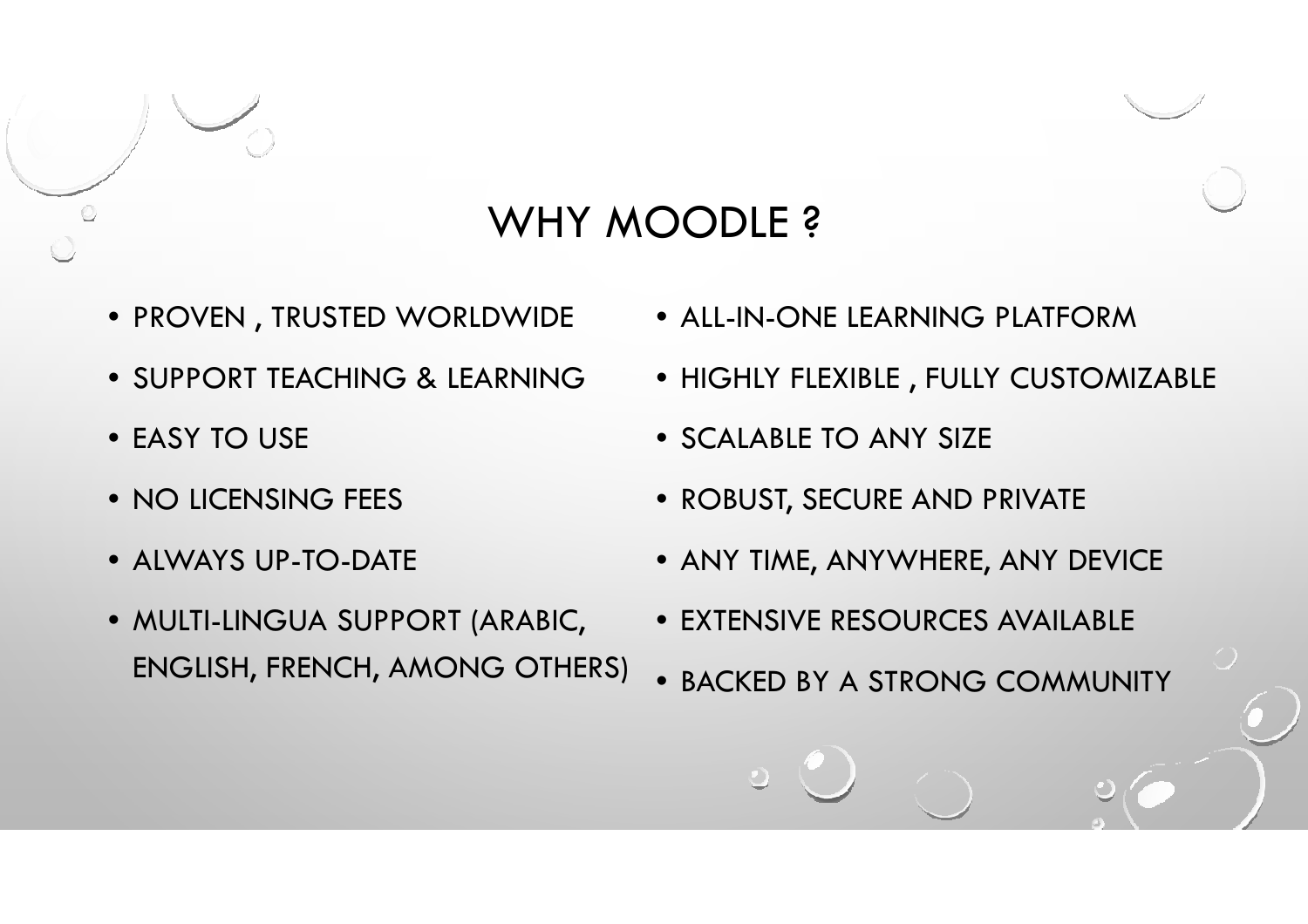|                                                                    |                                                |                                | You need to confirm your login                                              |                               |                                |  |
|--------------------------------------------------------------------|------------------------------------------------|--------------------------------|-----------------------------------------------------------------------------|-------------------------------|--------------------------------|--|
|                                                                    |                                                |                                | An email should have been sent to your address at <b>b.shboul@ju.edu.jo</b> |                               |                                |  |
| MIMIF                                                              |                                                |                                | It contains easy instructions to complete your registration.                |                               |                                |  |
|                                                                    |                                                |                                | If you continue to have difficulty, contact the site administrator.         |                               |                                |  |
| admin                                                              | Forgotten your username or                     |                                |                                                                             |                               |                                |  |
|                                                                    | password?                                      |                                |                                                                             |                               |                                |  |
| Remember username<br>                                              | Cookies must be e<br>$\bullet$<br>your browser | First name /<br><b>Surname</b> | Email address                                                               | City/town Country Last access | Edit                           |  |
| log in                                                             | Some courses may<br>guest access               | EFG<br>ABCD E                  | a@b.c                                                                       | <b>Never</b>                  | $\bullet$<br>€<br>۰            |  |
|                                                                    | pe se ui bon                                   | ABCD EDFG                      | a@b.co                                                                      | 5 days 2<br>hours             | ۱<br>⋴<br>٠                    |  |
|                                                                    |                                                | EFGH<br>ABCD E                 | a@b.com                                                                     | <b>Never</b>                  | $\bullet$<br>⋴<br>o            |  |
| Is this your first time here?                                      |                                                | Bashar Al-Shboul               | bashar.shboul@gmail.com Amman                                               | 41 secs<br>Jordan             | ۰                              |  |
| For full access to this site, you first need to create an account. |                                                | Shboul<br>Bashar               | b.shboul@ju.edu.jo                                                          | Never<br>Jordan               | Confirm<br>$\bullet$<br>目<br>٠ |  |
| Create new account                                                 |                                                | Add a new user                 |                                                                             |                               |                                |  |
|                                                                    |                                                |                                | <u>ා</u>                                                                    |                               | $\bigcirc$                     |  |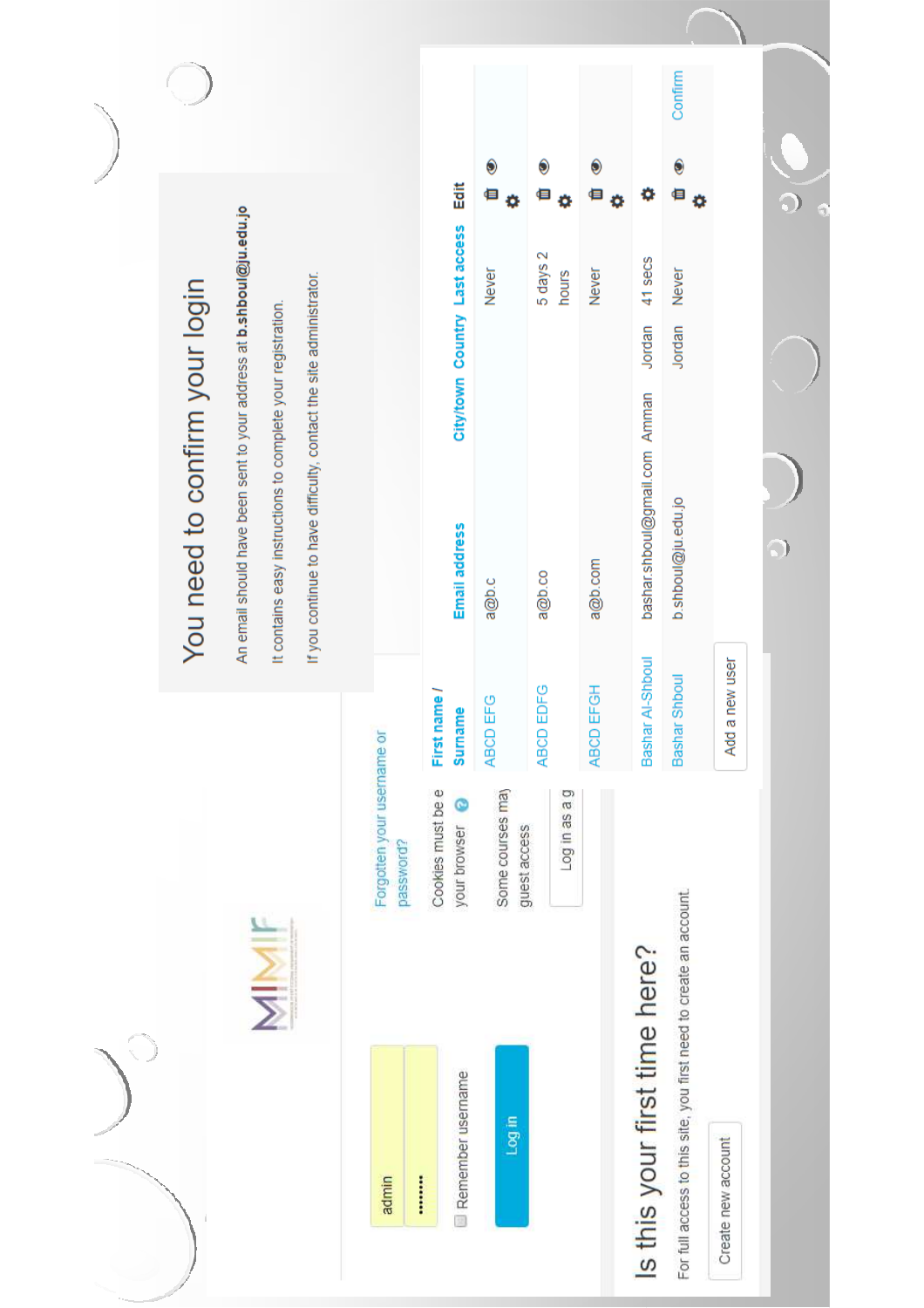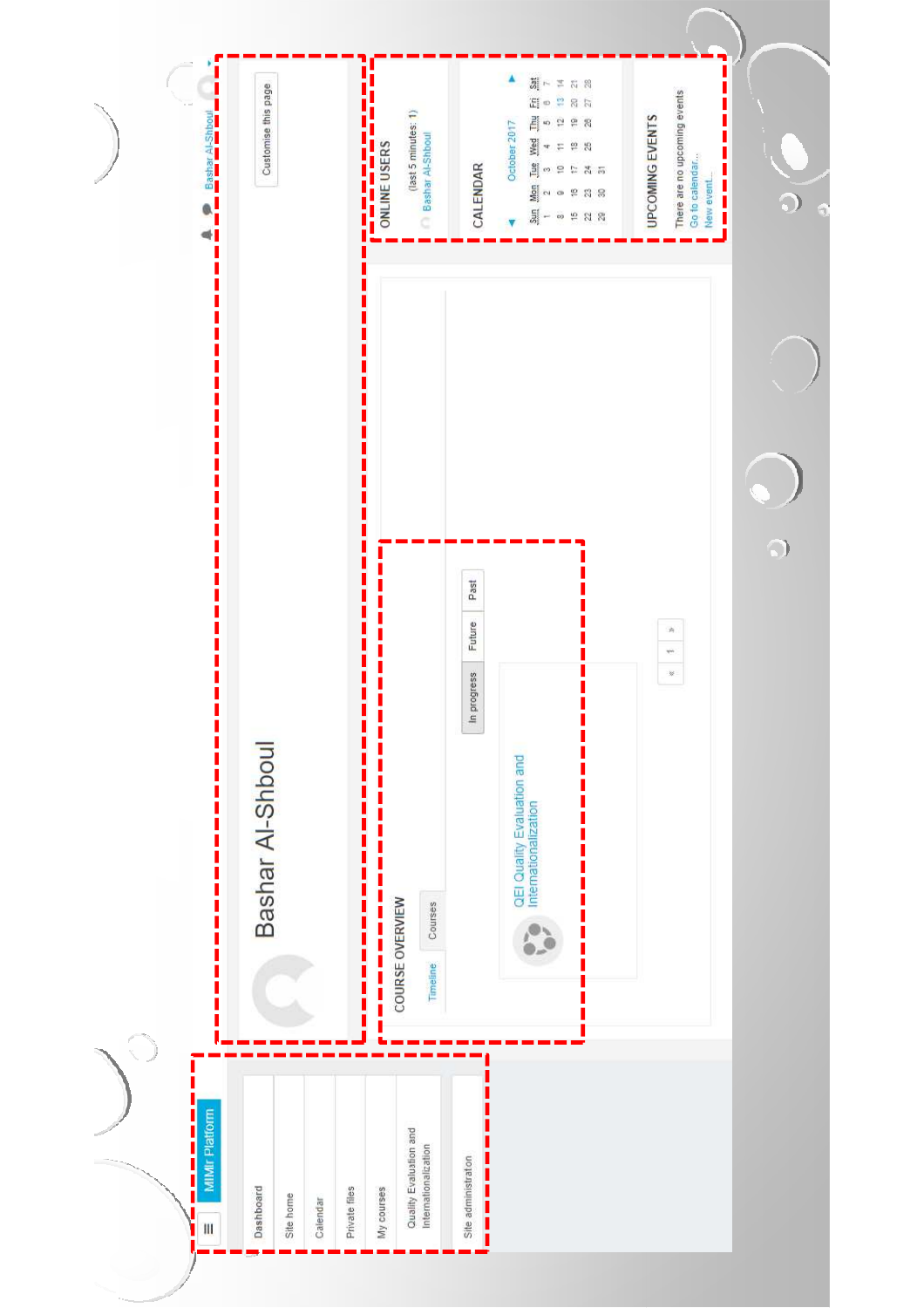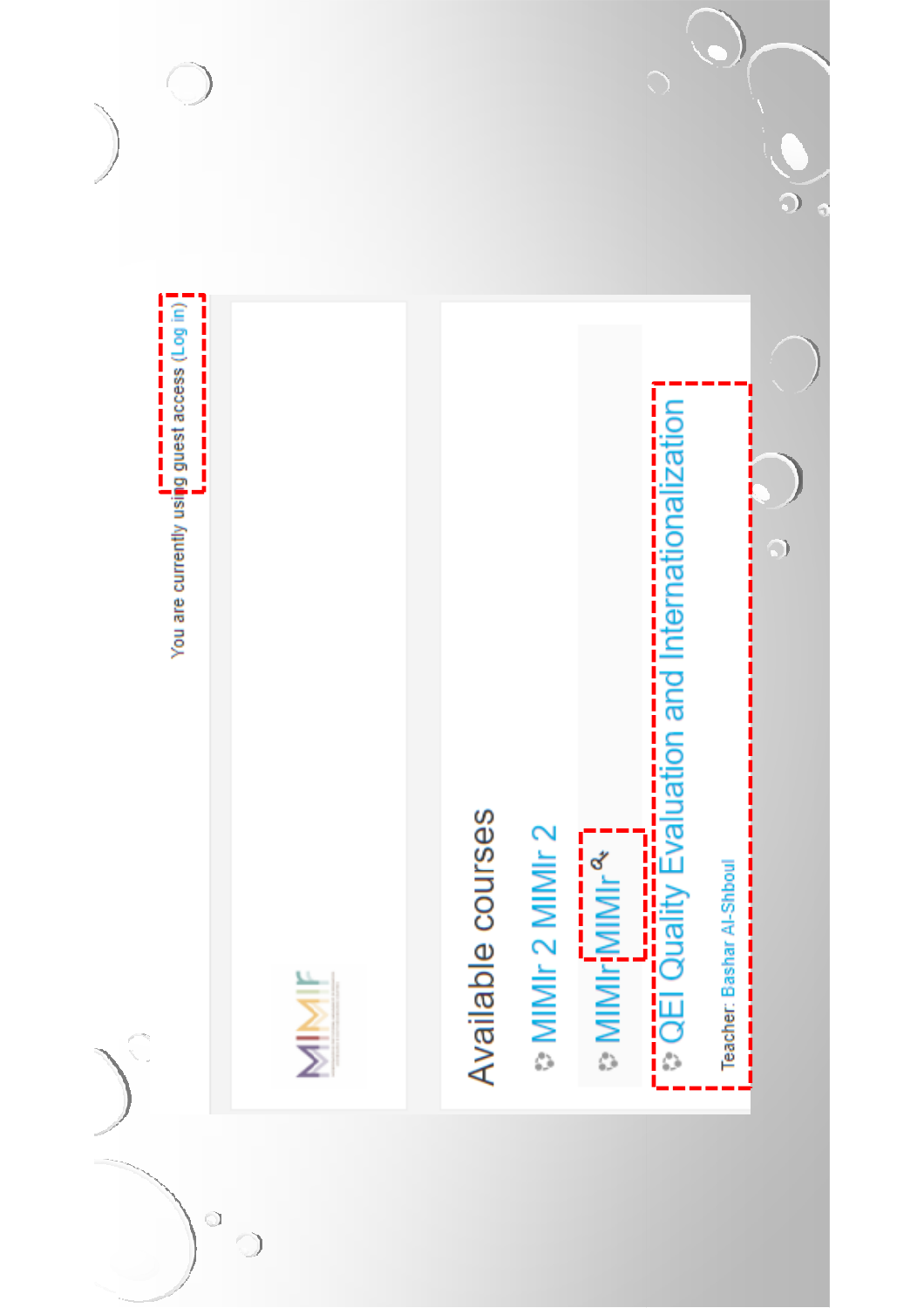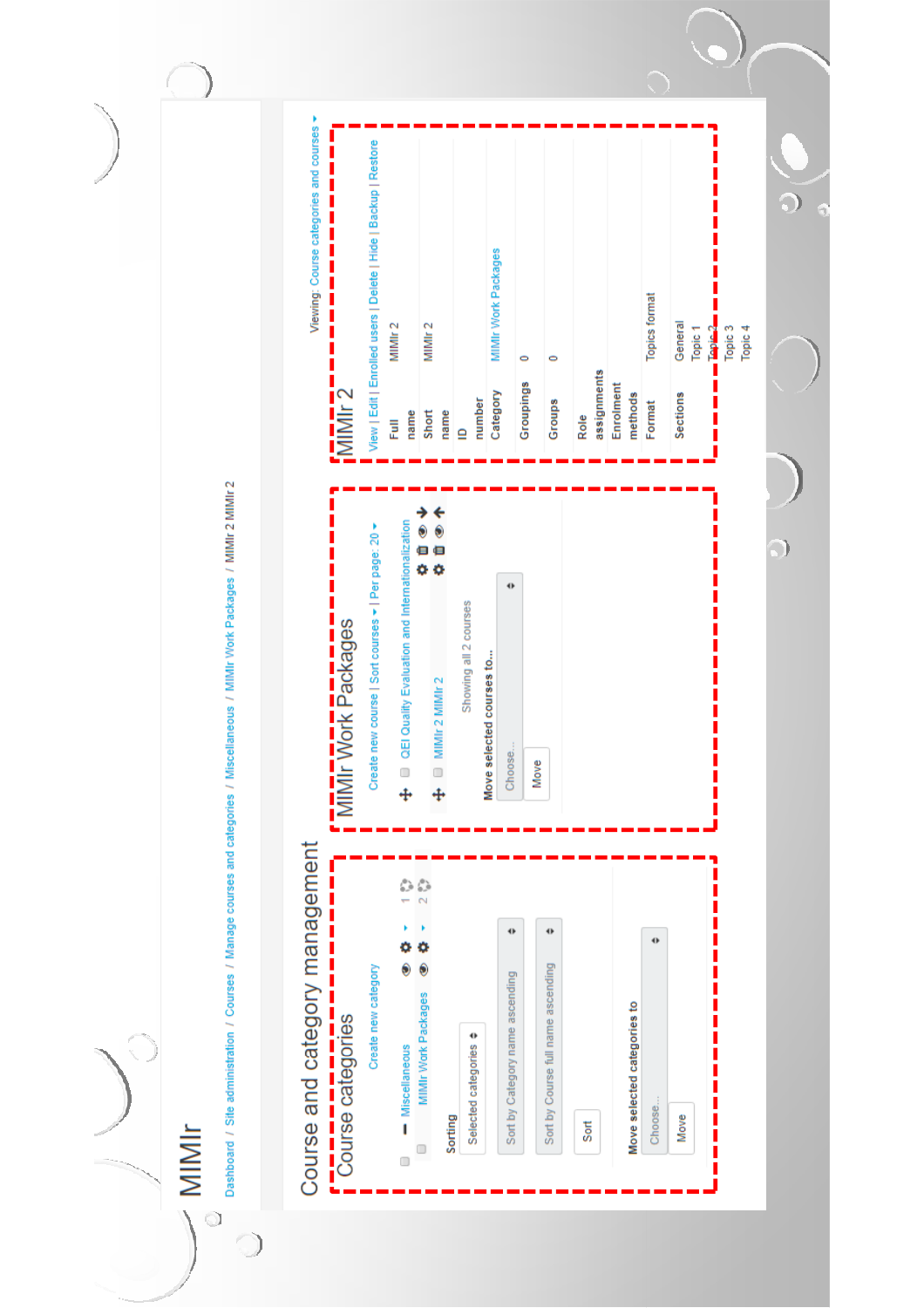

 $\bigcirc$ 

 $\bigcirc$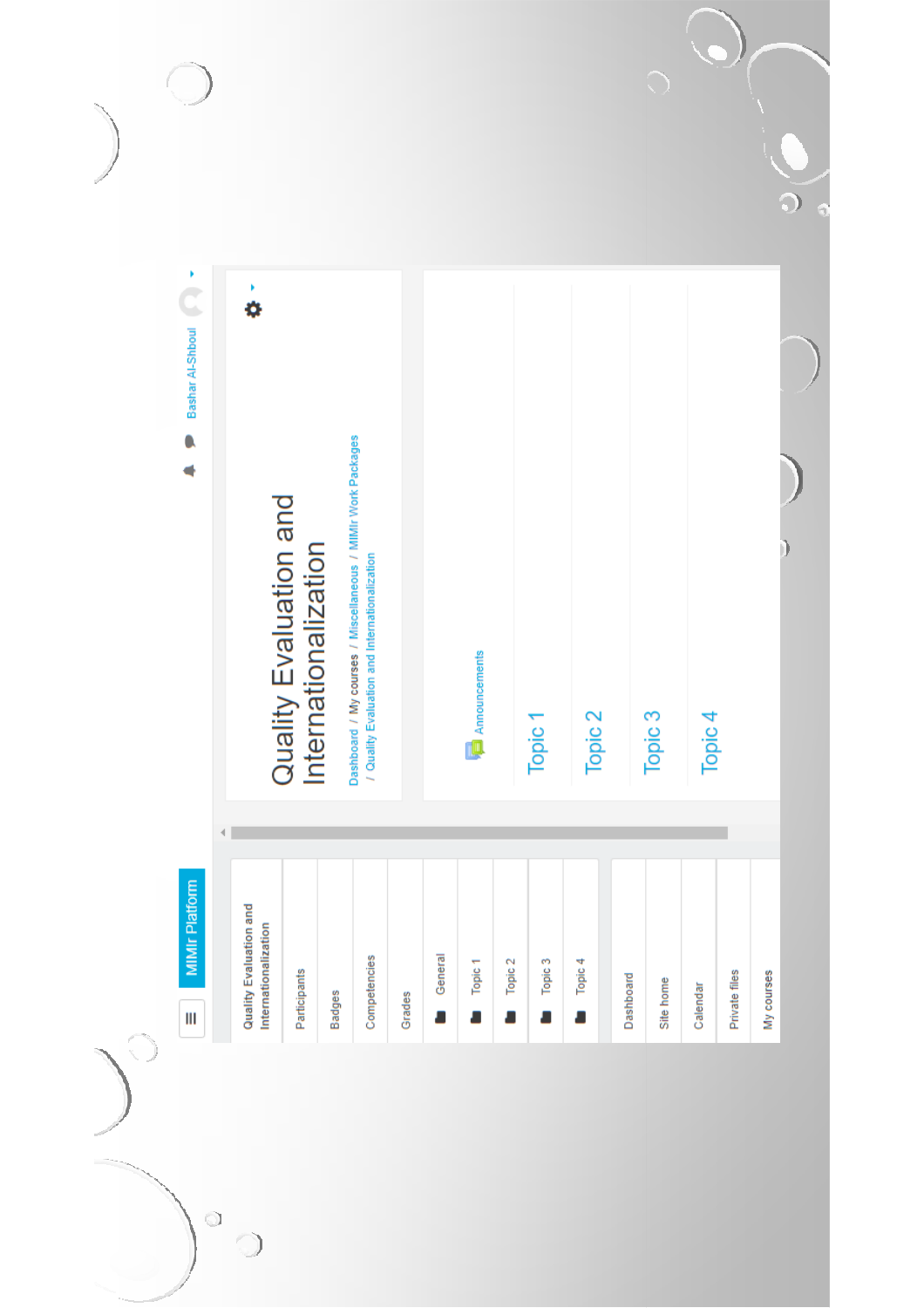#### NOW WHAT ?

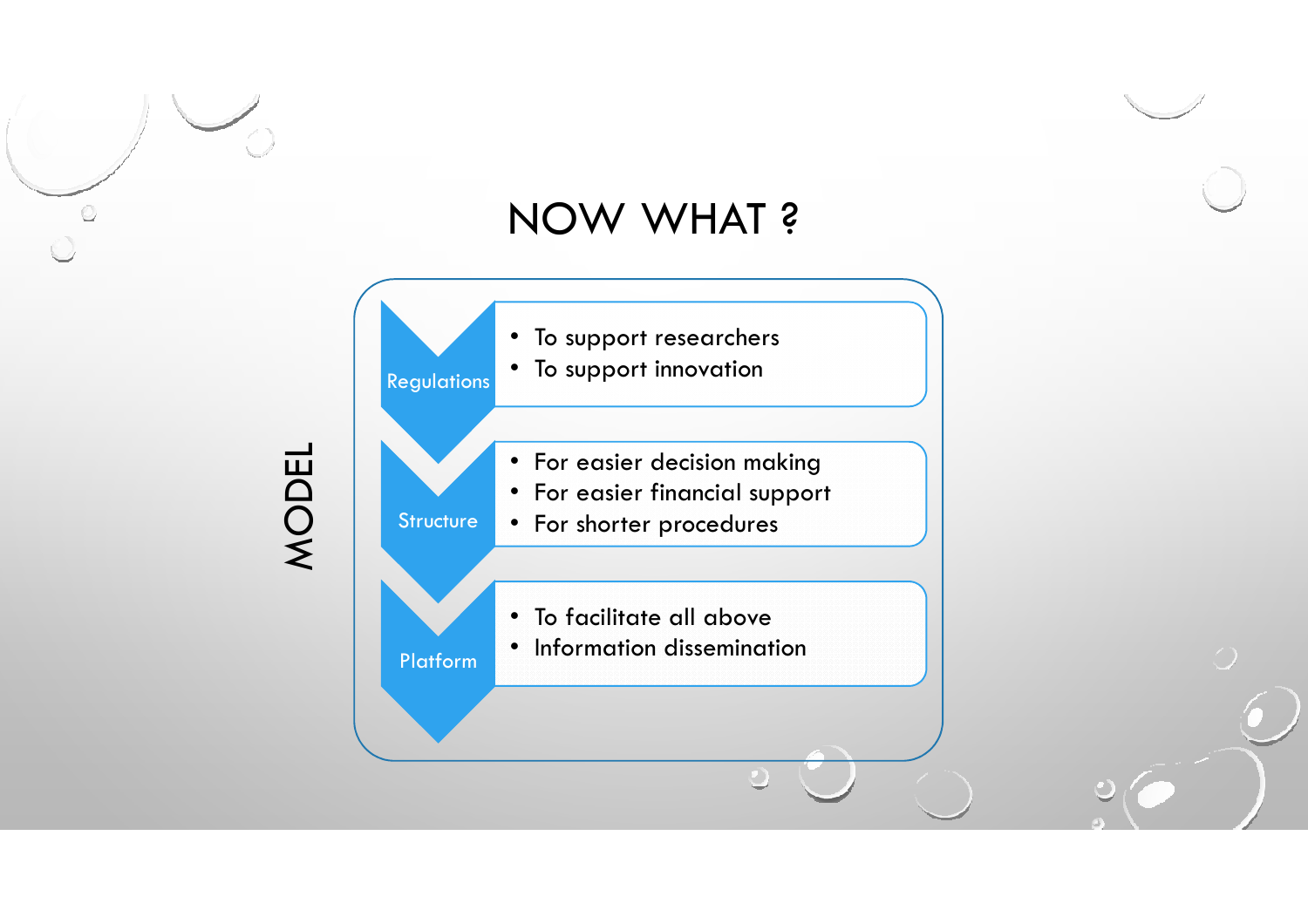

#### GENERAL ROAD MAP

- REQUIREMENT ANALYSIS BASED ON THE MODEL
	- STAKEHOLDERS
	- PROCESSES
	- INFORMATION FLOW
- BUILDING A SYSTEM DESIGN ACCORDING TO THE MODEL
- DEVELOPING THE PLATFORM
- TESTING
- TRAINING